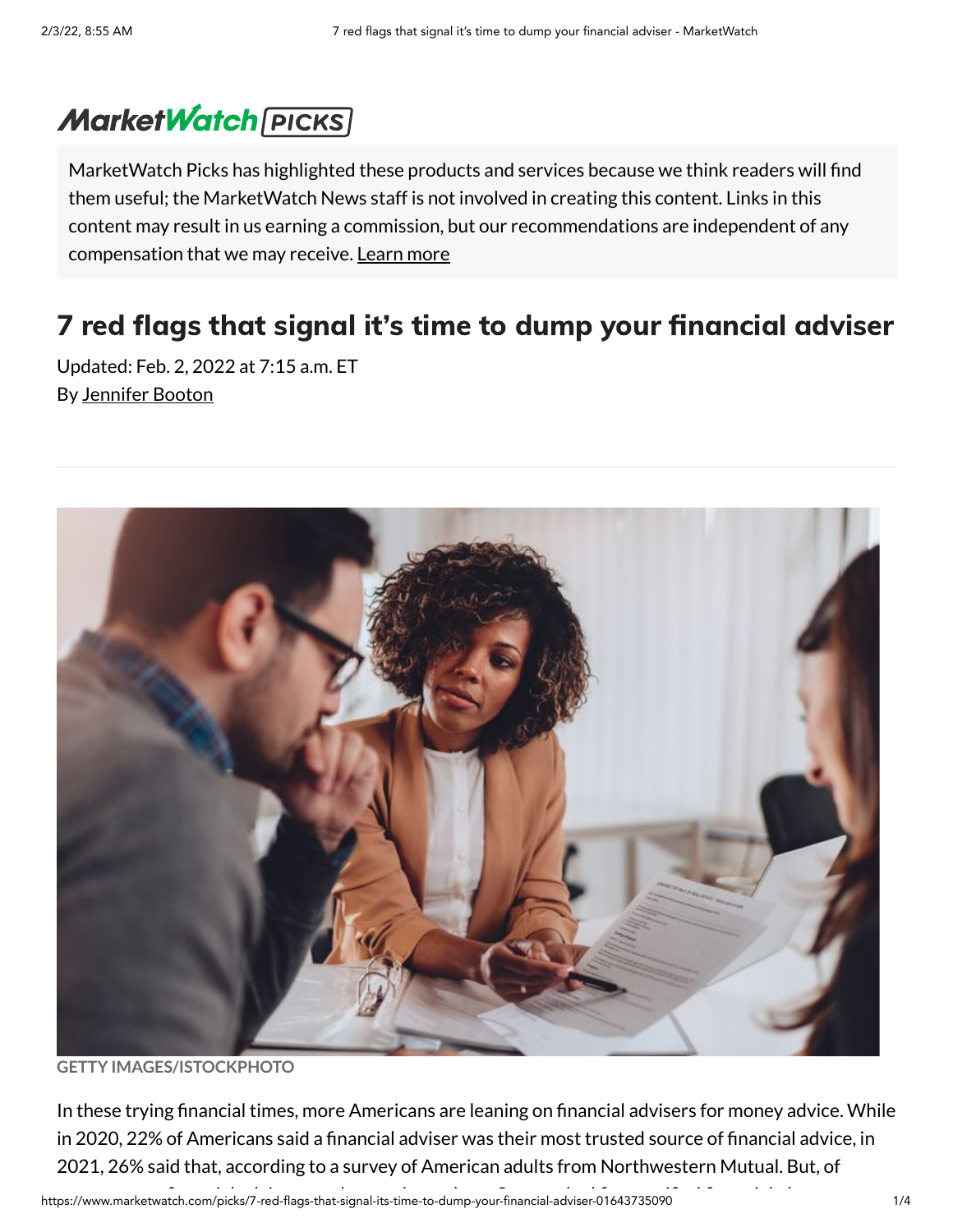2/3/22, 8:55 AM 7 red flags that signal it's time to dump your financial adviser - MarketWatch

course, some financial advisers are better than others. So we asked five certified financial planners to identify red flags that should give you pause when looking for a financial adviser to guide you toward your goals. If you see any of these seven signs, it might be time to dump your current advisor for a new one. (This tool can help connect you to an advisor that meets your [needs better](https://smartasset.com/retirement/find-a-financial-planner?utm_source=marketwatch&utm_campaign=mar__falc_dtf_marketplacecontent&utm_content=textlink&utm_medium=cpc%20&utm_term=7redflagsadviser013122).)

## They don't ask about your life

"Avoid an advisor who talks about your portfolio, but not you [and] your life," says Rachel Elson, wealth adviser and certified financial planner at Perigon Wealth Management. She notes that while it's common for people to come in asking "how much do I need to retire," an adviser should respond by saying something like: "Tell us about your life, how you spend money, about your needs and your goals." Indeed, she says, you "can't answer anything like that in a vacuum. It's important to have an adviser who understands who you are and understands the full picture of your life."

## They're not legally bound as a fiduciary

"A fiduciary is legally required to look out for your best interest before their own," explains Kashif Ahmed, certified financial planner and president at American Private Wealth. "If you ask an advisor point blank: 'Hey are you a fiduciary' and they hesitate for even a second to give you an answer, or if it starts with 'uh, um,' that's a good time to change." As MarketWatch Picks recently [noted](https://www.marketwatch.com/picks/one-surprising-question-you-should-ask-any-financial-advisor-you-might-hire-their-answer-could-be-a-huge-red-flag-01626895588?mod=article_inline), you may even want an adviser to sign a fiduciary oath.

## They panic under pressure

"I think the basis for anyone to consider changing advisors following the pandemic comes down to this**:** did your advisor stick to his/her knitting and execute on a grounded strategy that was already in place or did your advisor thrash about in a panic?" says Dave Yeske, certified financial planner and managing director of Yeske Buie. "If your advisor panicked and exited the market or curled up in a fetal ball and went radio silent, you probably need to shop around for someone who works from a grounded set of [principles](https://smartasset.com/retirement/find-a-financial-planner?utm_source=marketwatch&utm_campaign=mar__falc_dtf_marketplacecontent&utm_content=textlink&utm_medium=cpc%20&utm_term=7redflagsadviser013122) and has a more engaged, proactive style." (This tool can help connect you to an advisor that meets your needs better.)

## You have outgrown each other

"If an advisor mostly works with people with \$10 million and up and is not giving you the time a day because you don't have enough money, then they're probably not the right fit. Same if you have a lot of money or have complicated planning needs and are working with someone doing basic stuff," says Elson.

It also may be time to leave if "you feel that your needs have outgrown what your financial advisor is able to provide," says Marguerita Cheng, CFP Board Ambassador and Blue Ocean Global Wealth CEO. "For example, your advisor may be focusing on portfolio management, but you want guidance on equity compensation, college strategies or Social Security claiming strategies."

## They don't understand your values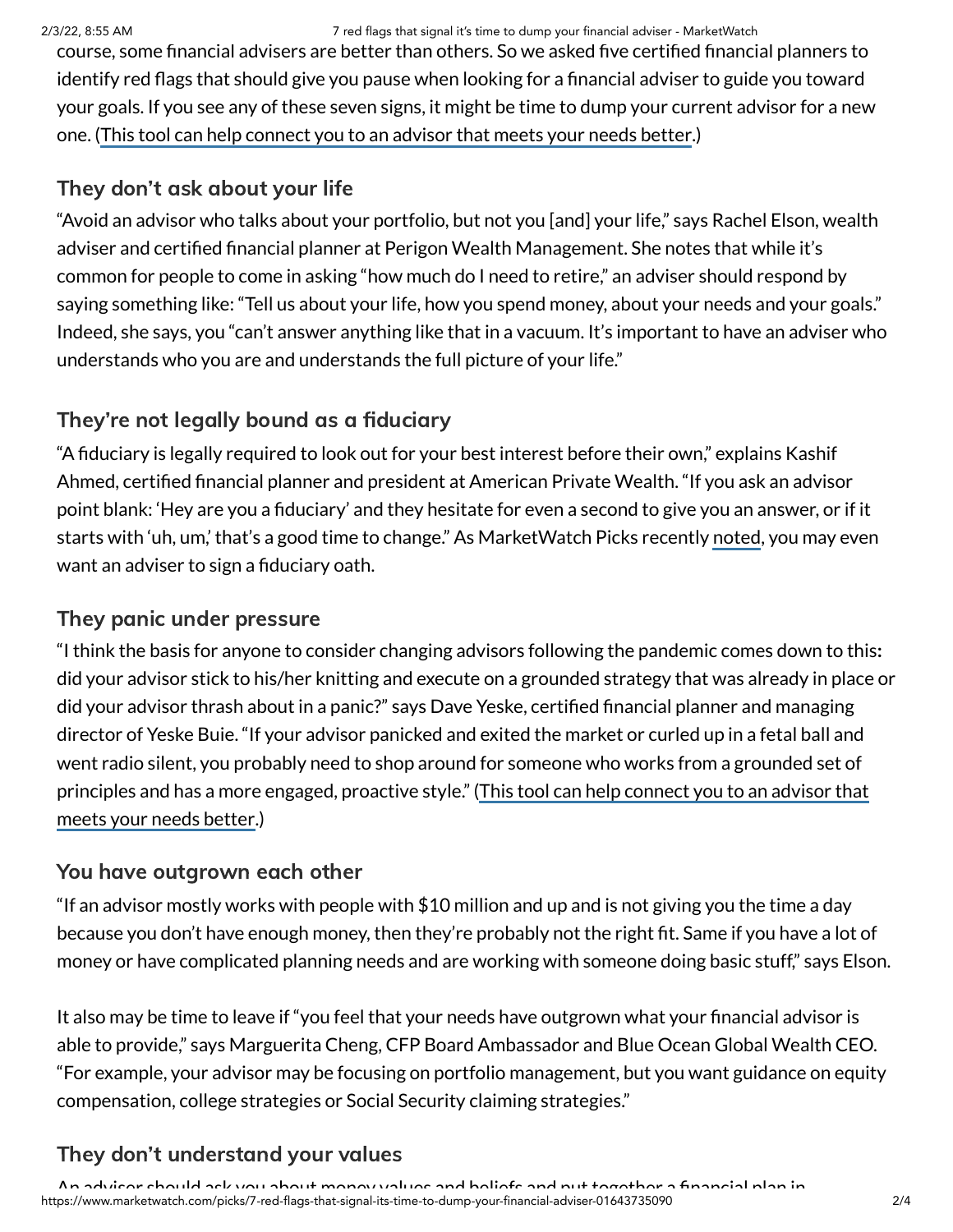An adviser should ask you about money values and beliefs and put together a financial plan in accordance with those, says Cait Howerton, lead financial planner and CFP at Facet Wealth. "We all have various experiences growing up, various values that are instilled with us from our environment, then as we get older, we start to determine our own values. For some, it's charitable giving. Others, spending money on ongoing experiences. Eating out vs. eating home. Those are priorities in our life but underneath that they are tied to values, such as fun vs. predictability. If we dig a little deeper, we can typically uncover a value. And if we dig deeper than that, we can undig a money belief, what's buried in my subconscious."

#### They aren't transparent about fees

However they choose to get paid, whether through assets under management or fees per year, an adviser needs to explain how they're getting paid, when they're getting paid and why they chose that particular pay model, pros say. Also beware of "free" financial advice, as it's usually not free. "If they try

to tell you that the cost of financial planning is free; it's not free, it's just buried somewhere deep in their process," says Howerton. (This tool can help connect you to an advisor that meets your [needs better](https://smartasset.com/retirement/find-a-financial-planner?utm_source=marketwatch&utm_campaign=mar__falc_dtf_marketplacecontent&utm_content=textlink&utm_medium=cpc%20&utm_term=7redflagsadviser013122).)

## They speak in jargon that's not relatable to you

"If they're using a lot of jargon that doesn't make you feel like they're meeting you where you are. If someone is talking over you/down to you or trying to impress you with big words, not making it clear why they're presenting a certain strategy," says Howerton.

"It's important they take high-level concepts and put them into words that meet you where you're at in your financial literacy," adds Howerton. "If someone isn't explaining concepts that are difficult to understand, or if they're not willing to elaborate on a particular strategy, they're probably not a good planner for you."

 $MN$ 



https://www.marketwatch.com/picks/7-red-flags-that-signal-its-time-to-dump-your-financial-adviser-01643735090 3/4